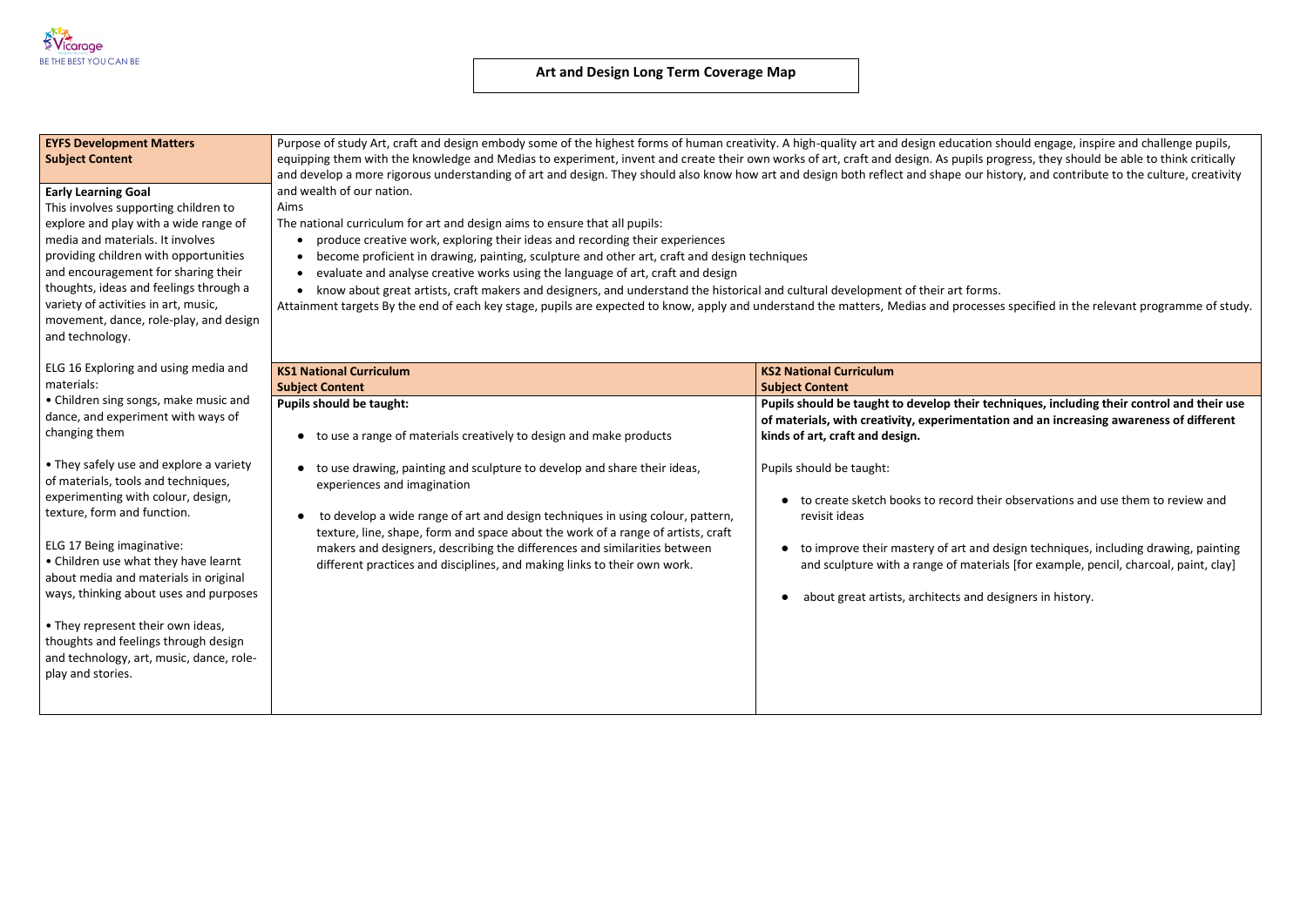# **Art and Design Key Concepts**

These key concepts are the 'big ideas' which run as threads through the curriculum. The same key concepts are explored and revisited in each unit of work in every year group. This enables pupils to build on prior knowledge, deepen their contextual knowledge and always working towards the bigger picture of achievement at the end of each year group or phase.

### **Aspirations for the future**

Pupils develop an understanding of how subjects and specific Medias are linked to future jobs. Here are some of the jobs you could aspire to do in the future as an Artist:

**Wardrobe master Artist Curator Author and illustrator Furniture designer Fashion designer Art Directors / Art Gallery Dealer Interior Designer Craft and Fine Art Floral Designer Graphic Designer / Advertising Designer Set & Exhibit Designers**

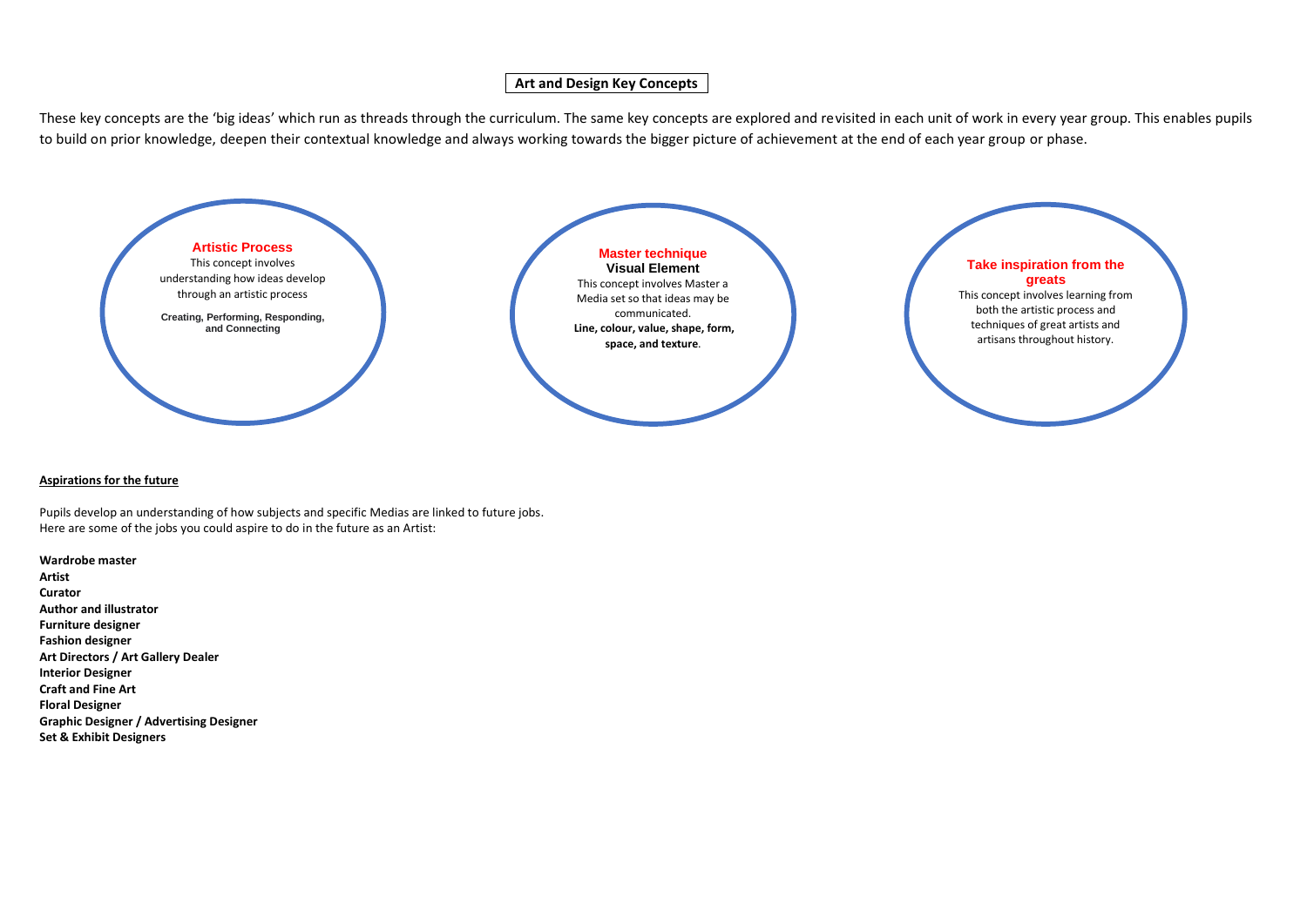| <b>Year Group</b>             | Autumn 1                                                                                                                                                                                                                                                                                                                                                                                                                      | <b>Autumn 2</b> | Spring 1                                                                                                                                                                                                                                                                                  | <b>Spring 2</b>                                                                                                                                                                            | Summer 1                                                                                                                                                                                                                                                                                  | <b>Summer 2</b>                                                           |  |
|-------------------------------|-------------------------------------------------------------------------------------------------------------------------------------------------------------------------------------------------------------------------------------------------------------------------------------------------------------------------------------------------------------------------------------------------------------------------------|-----------------|-------------------------------------------------------------------------------------------------------------------------------------------------------------------------------------------------------------------------------------------------------------------------------------------|--------------------------------------------------------------------------------------------------------------------------------------------------------------------------------------------|-------------------------------------------------------------------------------------------------------------------------------------------------------------------------------------------------------------------------------------------------------------------------------------------|---------------------------------------------------------------------------|--|
| Year 1                        | <b>Media: Painting</b><br>Expressionism<br>NC: to develop a wide range of art and design techniques in using colour,<br>pattern, texture, line, shape, form and space                                                                                                                                                                                                                                                         |                 | <b>Media: Collage/Drawing</b><br><b>Paper, Rock and Scissors</b><br>NC: to develop a wide range of art and design techniques in using colour,<br>pattern, texture, line, shape, form and space                                                                                            |                                                                                                                                                                                            | <b>Media: Sculpture</b><br>Growth<br>NC: to develop a wide range of art and design techniques in using colour,<br>pattern, texture, line, shape, form and space                                                                                                                           |                                                                           |  |
|                               |                                                                                                                                                                                                                                                                                                                                                                                                                               |                 |                                                                                                                                                                                                                                                                                           |                                                                                                                                                                                            |                                                                                                                                                                                                                                                                                           |                                                                           |  |
|                               |                                                                                                                                                                                                                                                                                                                                                                                                                               |                 | NC: about the work of a range of artists, craft makers and designers,<br>describing the differences and similarities between different practices and<br>disciplines, and making links to their own work.                                                                                  |                                                                                                                                                                                            | NC: about the work of a range of artists, craft makers and designers,<br>describing the differences and similarities between different practices and<br>disciplines, and making links to their own work.                                                                                  |                                                                           |  |
| <b>Key</b><br><b>Concepts</b> | Artistic process - Ensure the names of primary colours are known and<br>begin to introduce the mixing of colours to form new colours.<br>Find and show variations of colour - different shades of blue, green,<br>purple and to evaluate this, use language such as light/dark.<br>Master technique in mixing colour to produce light and dark tones<br>(colour, value and tone) and choose thin/thick brushes as appropriate |                 | Artistic process - To investigate using a range of papers and understand<br>how colours can create mood<br>Master technique of using different textured papers and work on surface<br>such as ink, oils pastels to create (line, shape, and texture)<br>Take inspiration from the greats: |                                                                                                                                                                                            | Artistic process- To explore particular materials and using appropriate<br>techniques such assembling and connecting to develop their ideas,<br>experiences and imagination<br>Master technique on making a simple join and to construct a free standing<br>model (shape, space and form) |                                                                           |  |
|                               |                                                                                                                                                                                                                                                                                                                                                                                                                               |                 |                                                                                                                                                                                                                                                                                           |                                                                                                                                                                                            |                                                                                                                                                                                                                                                                                           |                                                                           |  |
|                               | Take inspiration from the greats:<br>Artist - Claude Monet 'Water Lilies'                                                                                                                                                                                                                                                                                                                                                     |                 |                                                                                                                                                                                                                                                                                           | Artist-Jo Hummel                                                                                                                                                                           |                                                                                                                                                                                                                                                                                           | Take inspiration from the greats:<br>Artist - Gustay Klimt 'Tree of life' |  |
| Year 2                        | <b>Media: Drawing</b><br><b>Observational Drawing</b>                                                                                                                                                                                                                                                                                                                                                                         |                 | <b>Media: Printing</b><br>London landscape                                                                                                                                                                                                                                                |                                                                                                                                                                                            | <b>Media: Painting</b><br><b>Floral</b>                                                                                                                                                                                                                                                   |                                                                           |  |
|                               | NC: to use drawing, painting and sculpture to develop and share their<br>ideas, experiences and imagination                                                                                                                                                                                                                                                                                                                   |                 | NC: to use drawing, painting and sculpture to develop and share their<br>ideas, experiences and imagination                                                                                                                                                                               |                                                                                                                                                                                            | NC: to develop a wide range of art and design techniques in using colour,<br>pattern, texture, line, shape, form, and space                                                                                                                                                               |                                                                           |  |
|                               | NC: to develop a wide range of art and design techniques in using colour,<br>pattern, texture, line, shape, form and space                                                                                                                                                                                                                                                                                                    |                 | NC: to develop a wide range of art and design techniques in using colour,<br>pattern, texture, line, shape, form and space                                                                                                                                                                |                                                                                                                                                                                            | NC: about the work of a range of artists, craft makers and designers,<br>describing the differences and similarities between different practices and<br>disciplines, and making links to their own work.                                                                                  |                                                                           |  |
| <b>Key</b><br><b>Concepts</b> | Artistic process - To control types of mark making with a range of media<br>Master technique on shading, thick, thin lines from observation (line,<br>shape, and form)<br>Take inspiration from the greats:<br>Artist - Ellsworth Kelly and Laxmi Hussain                                                                                                                                                                     |                 | Artistic process - To produce simple sketch drawing such as mono printing                                                                                                                                                                                                                 |                                                                                                                                                                                            | Artistic process- To know how to use primary colours to make secondary<br>colours                                                                                                                                                                                                         |                                                                           |  |
|                               |                                                                                                                                                                                                                                                                                                                                                                                                                               |                 | Master technique on demonstrating how impressed ink can be used to<br>produce a drawing with a clear printed image (line and shape)<br>Take inspiration from the greats:<br>Artists - Timna Tarr, David Hockney, Federico Herrero<br><b>London Architectural Buildings</b>                | Begin to describe colours by linking them to objects for example 'raspberry<br>and pink', 'sunshine and yellow'.<br>Show that several tones of a primary colour are possible by mixing the |                                                                                                                                                                                                                                                                                           |                                                                           |  |
|                               |                                                                                                                                                                                                                                                                                                                                                                                                                               |                 |                                                                                                                                                                                                                                                                                           |                                                                                                                                                                                            | colour with different amounts of white, as well as darkening a colour<br>without the use of black.                                                                                                                                                                                        |                                                                           |  |
|                               |                                                                                                                                                                                                                                                                                                                                                                                                                               |                 |                                                                                                                                                                                                                                                                                           |                                                                                                                                                                                            | Master technique in using watercolours to create different tones from<br>primary/secondary colours and explore shades and tints and understand<br>the use of consistency (colour, value, and tone)                                                                                        |                                                                           |  |
|                               |                                                                                                                                                                                                                                                                                                                                                                                                                               |                 |                                                                                                                                                                                                                                                                                           |                                                                                                                                                                                            | Take inspiration from the greats:<br>Artists - Elizabeth Blackadder                                                                                                                                                                                                                       |                                                                           |  |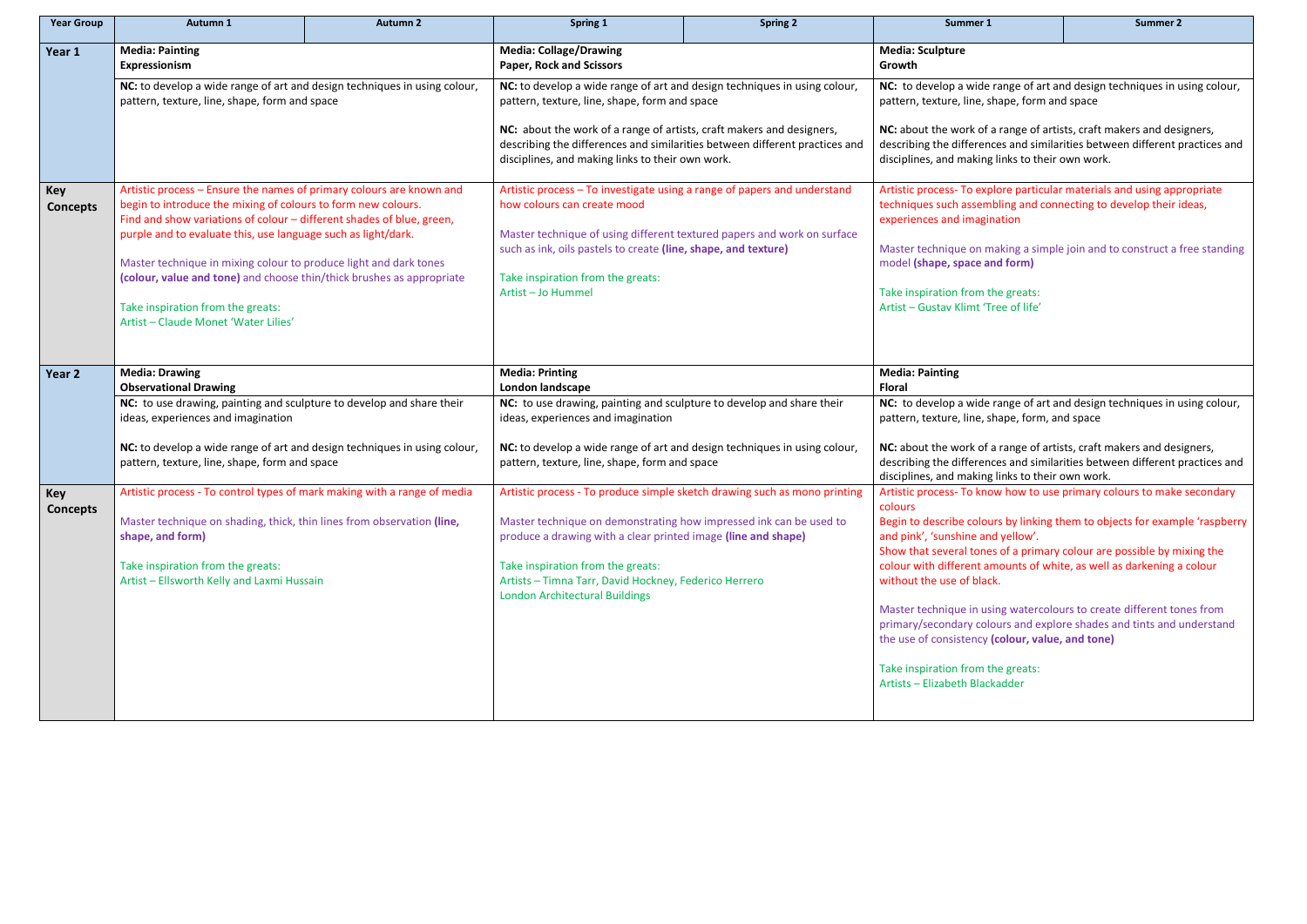| Summer 1                                                                           | <b>Summer 2</b>                                                                                                            |  |  |  |
|------------------------------------------------------------------------------------|----------------------------------------------------------------------------------------------------------------------------|--|--|--|
| <b>Media: Painting</b><br><b>Wilderness (Flowers)</b>                              |                                                                                                                            |  |  |  |
| them to review and revisit ideas.                                                  | NC: to create sketch books to record their observations and use                                                            |  |  |  |
| including drawing.                                                                 | NC: to improve their mastery of art and design techniques,                                                                 |  |  |  |
|                                                                                    | NC: about great artists, architects, and designers in history.                                                             |  |  |  |
|                                                                                    |                                                                                                                            |  |  |  |
| purposes                                                                           | Artistic process- Introduce different types of brushes for specific                                                        |  |  |  |
|                                                                                    | Show the difference between primary and secondary colours<br>through colour wheels and the use of fluorescent colours      |  |  |  |
| (colour, texture, and value)                                                       | Master technique of using a range of brushes/tools to create<br>different effects such as blending, layering and smoothing |  |  |  |
| Take inspiration from the greats:<br>Artists - Georgia O Keeffe, and Orlanda Broom |                                                                                                                            |  |  |  |
|                                                                                    |                                                                                                                            |  |  |  |
|                                                                                    |                                                                                                                            |  |  |  |

| <b>Year Group</b>             | Autumn 1                                                                                                                                                                                                                                                                                                                                                                                                                                              | <b>Autumn 2</b>                                                                                                                                                                                                                                                                                                                                                                                                                                                                     | Spring 1                                                                                                                                                                                                                                                                                                                                                                                                                                                                                                               | <b>Spring 2</b>                                                                                                                                                                                                                                                                                                                                                      | Summer 1                                                                                                                                                                                                                                                                                                                                                                                                                                                                                                                                                    | <b>Summer 2</b> |
|-------------------------------|-------------------------------------------------------------------------------------------------------------------------------------------------------------------------------------------------------------------------------------------------------------------------------------------------------------------------------------------------------------------------------------------------------------------------------------------------------|-------------------------------------------------------------------------------------------------------------------------------------------------------------------------------------------------------------------------------------------------------------------------------------------------------------------------------------------------------------------------------------------------------------------------------------------------------------------------------------|------------------------------------------------------------------------------------------------------------------------------------------------------------------------------------------------------------------------------------------------------------------------------------------------------------------------------------------------------------------------------------------------------------------------------------------------------------------------------------------------------------------------|----------------------------------------------------------------------------------------------------------------------------------------------------------------------------------------------------------------------------------------------------------------------------------------------------------------------------------------------------------------------|-------------------------------------------------------------------------------------------------------------------------------------------------------------------------------------------------------------------------------------------------------------------------------------------------------------------------------------------------------------------------------------------------------------------------------------------------------------------------------------------------------------------------------------------------------------|-----------------|
| Year 3                        | <b>Media: Collage</b><br>Cubism                                                                                                                                                                                                                                                                                                                                                                                                                       | <b>Media: Sculpture</b><br><b>Media: Printing</b><br><b>Fossils</b><br><b>Clouds</b>                                                                                                                                                                                                                                                                                                                                                                                                |                                                                                                                                                                                                                                                                                                                                                                                                                                                                                                                        |                                                                                                                                                                                                                                                                                                                                                                      | <b>Media: Painting</b><br><b>Wilderness (Flowers)</b>                                                                                                                                                                                                                                                                                                                                                                                                                                                                                                       |                 |
|                               | NC: to create sketch books to record their observations and use<br>them to review and revisit ideas.                                                                                                                                                                                                                                                                                                                                                  |                                                                                                                                                                                                                                                                                                                                                                                                                                                                                     | NC: to create sketch books to record their<br>observations and use them to review and<br>revisit ideas.                                                                                                                                                                                                                                                                                                                                                                                                                | NC: to create sketch books to record their<br>observations and use them to review and<br>revisit ideas.                                                                                                                                                                                                                                                              | NC: to create sketch books to record their observati<br>them to review and revisit ideas.                                                                                                                                                                                                                                                                                                                                                                                                                                                                   |                 |
|                               | NC: to improve their mastery of art and design techniques.<br>NC: about great artists, architects, and designers in history.<br>Artistic process - To refine their work with precision using<br>materials and techniques being developed with a purpose to<br>create effect<br>Master technique of overlapping, tearing, and understand<br>composition (form, texture, and shape)<br>Take inspiration from the greats:<br><b>Artist Pablo Picasso</b> |                                                                                                                                                                                                                                                                                                                                                                                                                                                                                     |                                                                                                                                                                                                                                                                                                                                                                                                                                                                                                                        | NC: to improve their mastery of art and<br>design techniques.                                                                                                                                                                                                                                                                                                        | NC: to improve their mastery of art and design techn<br>including drawing.<br>NC: about great artists, architects, and designers in<br>Artistic process- Introduce different types of brushes<br>purposes<br>Show the difference between primary and secondar<br>through colour wheels and the use of fluorescent co<br>Master technique of using a range of brushes/tools t<br>different effects such as blending, layering and smod<br>(colour, texture, and value)<br>Take inspiration from the greats:<br>Artists - Georgia O Keeffe, and Orlanda Broom |                 |
|                               |                                                                                                                                                                                                                                                                                                                                                                                                                                                       |                                                                                                                                                                                                                                                                                                                                                                                                                                                                                     |                                                                                                                                                                                                                                                                                                                                                                                                                                                                                                                        | NC: and sculpture with a range of<br>materials [for example, pencil, charcoal,<br>paint, clay].                                                                                                                                                                                                                                                                      |                                                                                                                                                                                                                                                                                                                                                                                                                                                                                                                                                             |                 |
| <b>Key</b><br><b>Concepts</b> |                                                                                                                                                                                                                                                                                                                                                                                                                                                       |                                                                                                                                                                                                                                                                                                                                                                                                                                                                                     | Artistic process - Replicating an image from<br>observation or imagination with precision<br>Artistic process - To know the use of mark<br>making to create textural surface<br>Master technique of using one colour layer<br>and explore replicating the same image (line,<br>shape, and texture)<br>Take inspiration from the greats:<br>Artist Julie Dodd, Bridget Riley, Andy Warhol,<br><b>Damien Hirst</b><br>Range of printing techniques from Mono<br>printing, Lino printing, Screen printing, and<br>Etching | Artistic process of cutting, making, with<br>joining and constructing shapes to create<br>forms<br>Master technique on how to create<br>structure to make shapes and explore<br>using different materials and experiment in<br>creating expression through texture<br>(shape, form, texture, and colour)<br>Take inspiration from the greats:<br>Artist - Rana Begum |                                                                                                                                                                                                                                                                                                                                                                                                                                                                                                                                                             |                 |
| Year 4                        | <b>Media: Painting</b><br>Repeated object<br>use of materials, with creativity<br>NC: to create sketch books to record their observations                                                                                                                                                                                                                                                                                                             | NC: to develop their techniques, including their control and their                                                                                                                                                                                                                                                                                                                                                                                                                  | <b>Media: Textiles</b><br><b>Surrealist</b><br>NC: to create sketch books to record their observations and use them to review and revisit<br>ideas<br>NC: to improve their mastery of art and design techniques                                                                                                                                                                                                                                                                                                        |                                                                                                                                                                                                                                                                                                                                                                      | <b>Media: Sculpture</b><br><b>Movements</b><br>NC: to create sketch books to record their observation<br>them to review and revisit ideas<br>NC: to improve their mastery of art and design techn                                                                                                                                                                                                                                                                                                                                                           |                 |
| <b>Key</b><br><b>Concepts</b> | tone<br>chart to extend knowledge of variation of colour.<br>paintbrush<br>the style of the artist (colour, tone, value, and texture)<br>piece of art and work with one colour against various<br>backgrounds (colour, tone, value, and texture)<br>Take inspiration from the greats:<br>Artist - Wayne Thiebaud                                                                                                                                      | Artistic process- To create different effects and textures with<br>varied brushes, mixing colours effectively, to create shades and<br>Artistic process- Begin to compare colours to a commercial colour<br>Advise and question suitable equipment for the task e.g size of<br>Master technique on accuracy and effects of colour mixing, and<br>continue to explore using different brushes to create artwork in<br>Master technique on how to mix and match colours to those in a | Artistic process - Use sketchbooks to collect visual images and record exploration and<br>experiment with trying out ideas<br>Use a variety of techniques, e.g. printing, dyeing, and stitching to create<br>different textural effects<br>Apply decoration using different grades of threads and needles<br>Master technique in creating composition of abstract shapes (colour, line, and shape)<br>Take inspiration from the greats:<br><b>Artist Eduardo Polozzi</b>                                               |                                                                                                                                                                                                                                                                                                                                                                      | Artistic process - To create recognisable form and ex<br>range of materials<br>Master technique in joining and construction to crea<br>including paint to add effect of the mood (shape, for<br>and space)<br>Take inspiration from the greats:<br>Artist - Alberto Giacometti and Antony Gormley                                                                                                                                                                                                                                                           |                 |

# **Media: Sculpture**

**P** sketch books to record their observations and use ew and revisit ideas

**Notighthar:** Nove their mastery of art and design techniques

ess - To create recognisable form and explore using a terials

nique in joining and construction to creating an effect int to add effect of the mood **(shape, form, texture,**